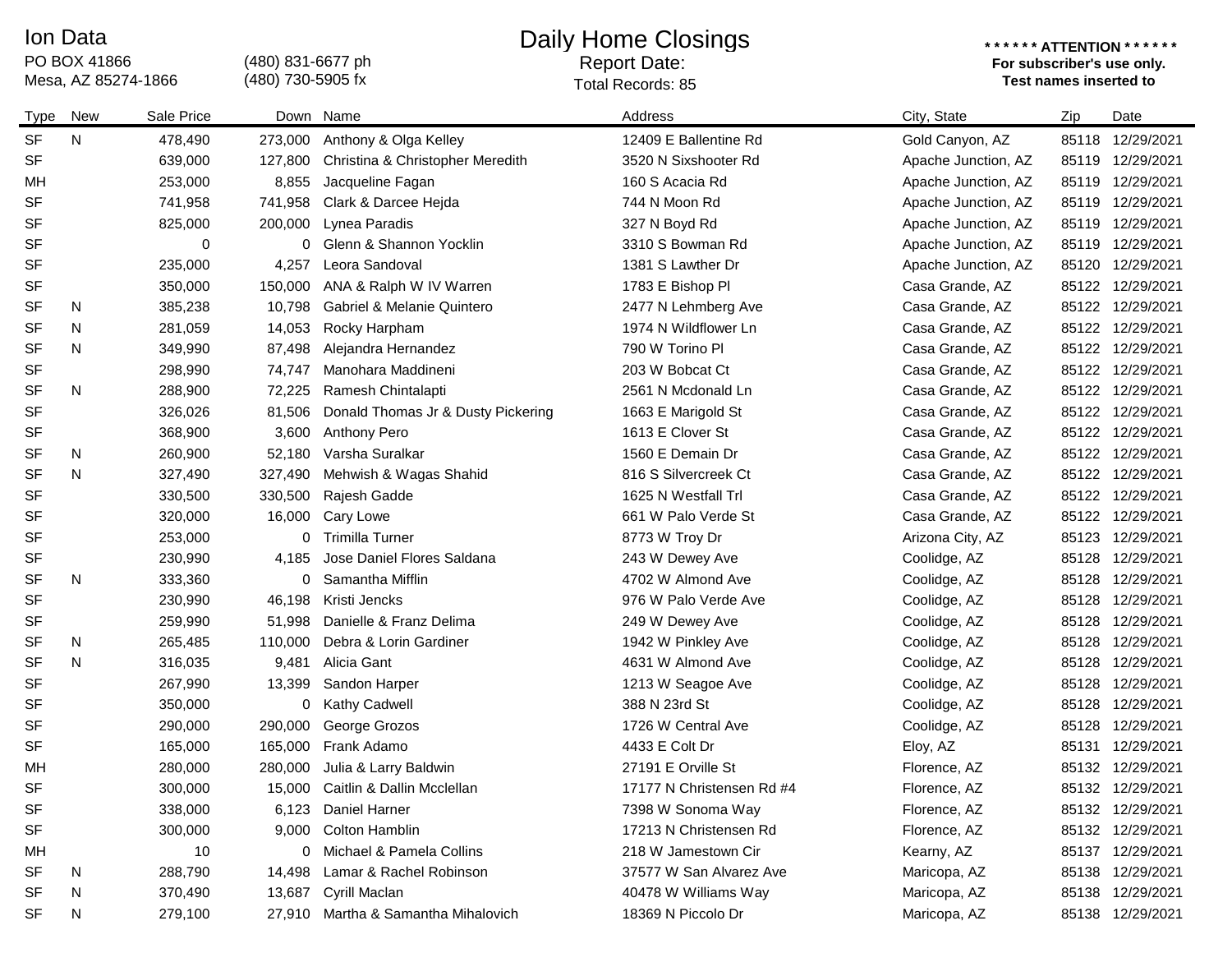| <b>Type</b> | New | Sale Price |         | Down Name                       | Address                   | City, State        | Zip   | Date             |
|-------------|-----|------------|---------|---------------------------------|---------------------------|--------------------|-------|------------------|
| <b>SF</b>   |     | 429,000    | 49,000  | Saul Jr Lara                    | 43362 W Lindgren Dr       | Maricopa, AZ       |       | 85138 12/29/2021 |
| SF          |     | 315,000    | 5,706   | Jeremy & Maria Viccari          | 20341 N MAC Neil St       | Maricopa, AZ       |       | 85138 12/29/2021 |
| SF          | N   | 404,380    | 404,380 | Cynthia & Scott Swienckowski    | 21093 N Willow Rd         | Maricopa, AZ       |       | 85138 12/29/2021 |
| <b>SF</b>   | N   | 355,040    | 8,000   | Stephen Gomez                   | 18485 N Lakeside Dr       | Maricopa, AZ       |       | 85138 12/29/2021 |
| <b>SF</b>   | N   | 360,331    | 360,331 | Teresa Jericho                  | 44590 W Palo Cedro Rd     | Maricopa, AZ       |       | 85138 12/29/2021 |
| SF          |     | 410,000    | 82,000  | Kyra & Ryan Jackson             | 44416 W Eddie Way         | Maricopa, AZ       | 85138 | 12/29/2021       |
| <b>SF</b>   | N   | 301,650    | 30,165  | Florence & Gilbert Escueta      | 44531 W Palo Aliso Way    | Maricopa, AZ       |       | 85138 12/29/2021 |
| SF          |     | 360,000    | 3,600   | Carson & Conor Smith            | 37724 W Amalfi Ave        | Maricopa, AZ       |       | 85138 12/29/2021 |
| SF          | N   | 293,765    | 14,688  | Jeffrey Snyder                  | 38170 W San Ildefanso Ave | Maricopa, AZ       |       | 85138 12/29/2021 |
| <b>SF</b>   | N   | 380,483    | 12,699  | Juan Sanchez                    | 40062 W Hensley Way       | Maricopa, AZ       |       | 85138 12/29/2021 |
| SF          |     | 352,000    | 35,200  | James Albers                    | 40425 W Sanders Way       | Maricopa, AZ       |       | 85138 12/29/2021 |
| SF          |     | 385,000    | 28,750  | Orlando Herrera                 | 41161 W RIO Bravo Dr      | Maricopa, AZ       |       | 85138 12/29/2021 |
| SF          |     | 335,000    | 6,068   | Jaime Jr Rodriguez              | 41898 W Colby Dr          | Maricopa, AZ       |       | 85138 12/29/2021 |
| SF          |     | 365,000    | 3,600   | Lamar Dias                      | 45733 W Tulip Ln          | Maricopa, AZ       | 85139 | 12/29/2021       |
| SF          |     | 42,000     | 2,000   | Maria Ceja                      | 53862 W Organ Pipe Rd     | Maricopa, AZ       | 85139 | 12/29/2021       |
| SF          |     | 300,000    | 11,565  | Joshua Saich                    | 53640 W Organ Pipe Rd     | Maricopa, AZ       |       | 85139 12/29/2021 |
| SF          |     | 342,000    | 342,000 | Sean Downey                     | 21473 N Greenland Park Dr | Maricopa, AZ       |       | 85139 12/29/2021 |
| SF          |     | 480,000    | 480,000 | Cynthia & Joseph Stanik         | 1235 E Artemis Trl        | San Tan Valley, AZ | 85140 | 12/29/2021       |
| SF          |     | 445,661    | 265,661 | <b>Teresa Soleta</b>            | 36063 N Serrano Ave       | San Tan Valley, AZ |       | 85140 12/29/2021 |
| <b>SF</b>   | N   | 549,702    | 192,423 | Bradley & Jayne Carr            | 1180 W Avenida Del Valle  | San Tan Valley, AZ |       | 85140 12/29/2021 |
| SF          |     | 515,000    | 44,750  | Steven Backer                   | 4211 E Ascot Dr           | San Tan Valley, AZ |       | 85140 12/29/2021 |
| SF          |     | 550,000    | 26,000  | Aaron & Sophia Bannon           | 728 W Magena Dr           | San Tan Valley, AZ |       | 85140 12/29/2021 |
| SF          | N   | 365,590    | 6,623   | Bryan & Cynthia Calderon        | 36949 N Addison Ln        | San Tan Valley, AZ |       | 85140 12/29/2021 |
| SF          |     | 585,000    | 585,000 | Kendall Johnson                 | 36360 N LA Moneda Ln      | San Tan Valley, AZ |       | 85140 12/29/2021 |
| SF          | N   | 470,460    | 23,523  | Gentry & Lisa Gillespie         | 37084 N Andravida Dr      | San Tan Valley, AZ |       | 85140 12/29/2021 |
| SF          | N   | 412,350    | 37,910  | Colleen & Stephen Harmon        | 1198 W Avenida Del Valle  | San Tan Valley, AZ |       | 85140 12/29/2021 |
| SF          |     | 191,500    | 0       | Daron Thompson                  | 38970 N Kelley Ln         | San Tan Valley, AZ |       | 85140 12/29/2021 |
| SF          |     | 375,000    | 100,000 | Michael Hughes                  | 3368 W Five Mile Peak Dr  | Queen Creek, AZ    |       | 85142 12/29/2021 |
| SF          |     | 495,000    | 128,009 | Lijian LIU                      | 2320 W Chinook Dr         | Queen Creek, AZ    |       | 85142 12/29/2021 |
| <b>SF</b>   | N   | 360,607    | 6,533   | Erandi Ortiz Galvan             | 35158 N Magnette Way      | Queen Creek, AZ    |       | 85142 12/29/2021 |
| <b>SF</b>   | N   | 700,000    | 700,000 | David Jay Jr & Jessica Anderson | 3338 W Silverdale Rd      | Queen Creek, AZ    |       | 85142 12/29/2021 |
| SF          |     | 484,600    | 0       | Larry & Meredith Etzel          | 2016 W Quick Draw Way     | Queen Creek, AZ    |       | 85142 12/29/2021 |
| SF          |     | 390,000    | 5,000   | James Tokoph                    | 80 W Dana Dr              | San Tan Valley, AZ |       | 85143 12/29/2021 |
| SF          |     | 725,000    | 100,000 | David Garcia                    | 419 W Weld St             | San Tan Valley, AZ |       | 85143 12/29/2021 |
| SF          |     | 440,000    | 83,566  | Melissa & Stephen Coates        | 28780 N Gypsum Dr         | San Tan Valley, AZ |       | 85143 12/29/2021 |
| SF          | N   | 769,980    | 210,000 | Brianne & Paul Westberg         | 303 W Larimer St          | San Tan Valley, AZ |       | 85143 12/29/2021 |
| SF          |     | 500,000    | 50,000  | Emilie & Scott Reece            | 10523 W Equestrian Dr     | Casa Grande, AZ    |       | 85193 12/29/2021 |
| SF          | N   | 580,574    | 355,574 | Alejandro Hurtado               | 10508 W Ironwood Dr       | Casa Grande, AZ    |       | 85194 12/29/2021 |
| SF          |     | 405,000    | 40,500  | Peter Miller                    | 2427 E Santiago Trl       | Casa Grande, AZ    |       | 85194 12/29/2021 |
| SF          | N   | 550,432    | 300,091 | Michael Arevalo                 | 10658 W Appaloosa Trl     | Casa Grande, AZ    |       | 85194 12/29/2021 |
| SF          | N   | 461,896    | 161,896 | David Begy                      | 10476 W Appaloosa Trl     | Casa Grande, AZ    |       | 85194 12/29/2021 |